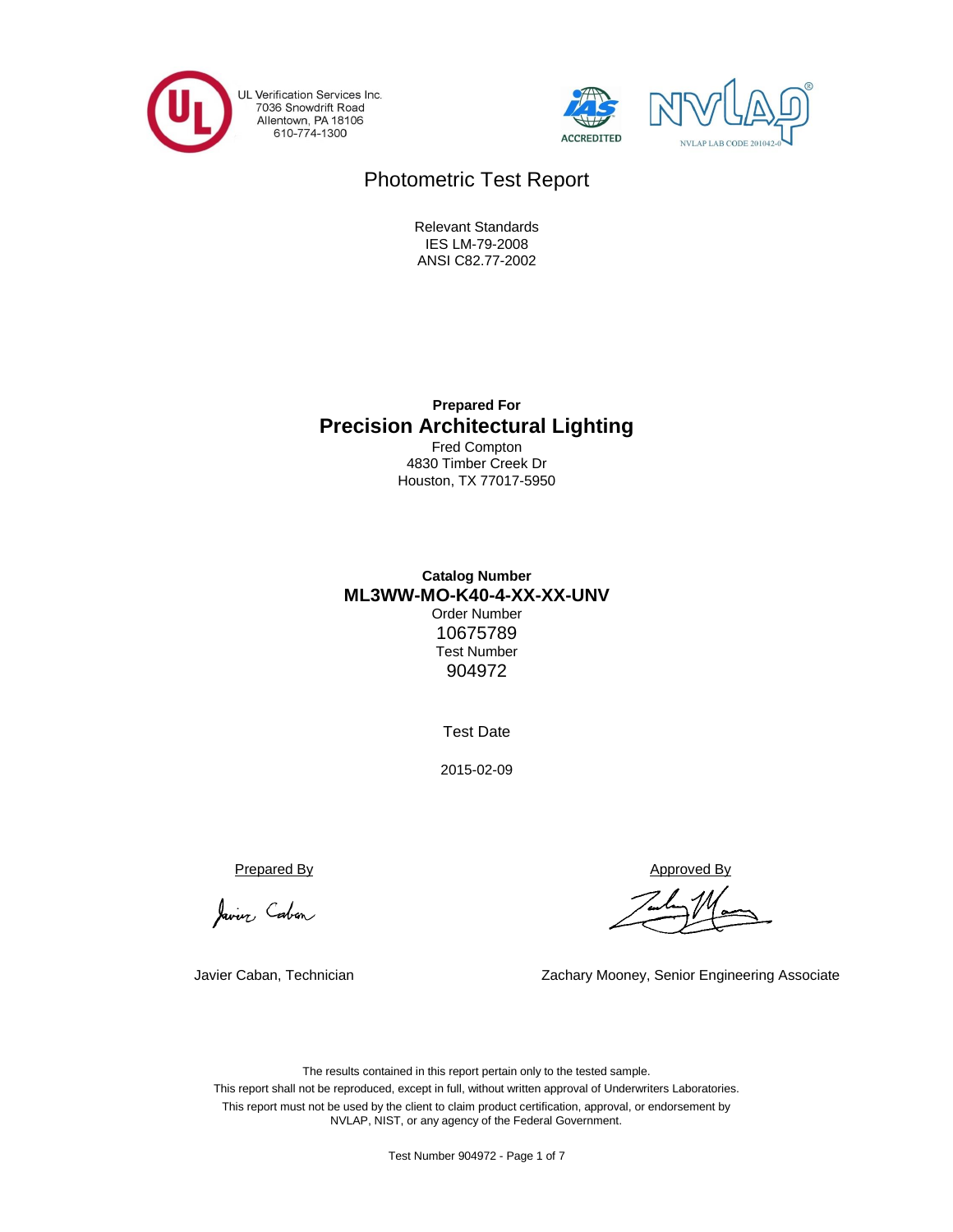

## **Table of Contents**

| Summary of Results          |                                                                  | Page 3 |  |
|-----------------------------|------------------------------------------------------------------|--------|--|
| Integrating Sphere Results  |                                                                  | Page 4 |  |
| <b>Distribution Results</b> |                                                                  | Page 5 |  |
|                             | Conditions / Summary of Results / Polar Plot / Zonal / Luminance | Page 5 |  |
|                             | Candela Tabulation                                               | Page 6 |  |
|                             | Coefficients of Utilization                                      | Page 7 |  |

Laboratory results may not be representative of field performance Ballast factors have not been applied

Testing was performed in a 2-meter integrating sphere using the 4π geometry method.

Absorption correction was employed for Sphere measurement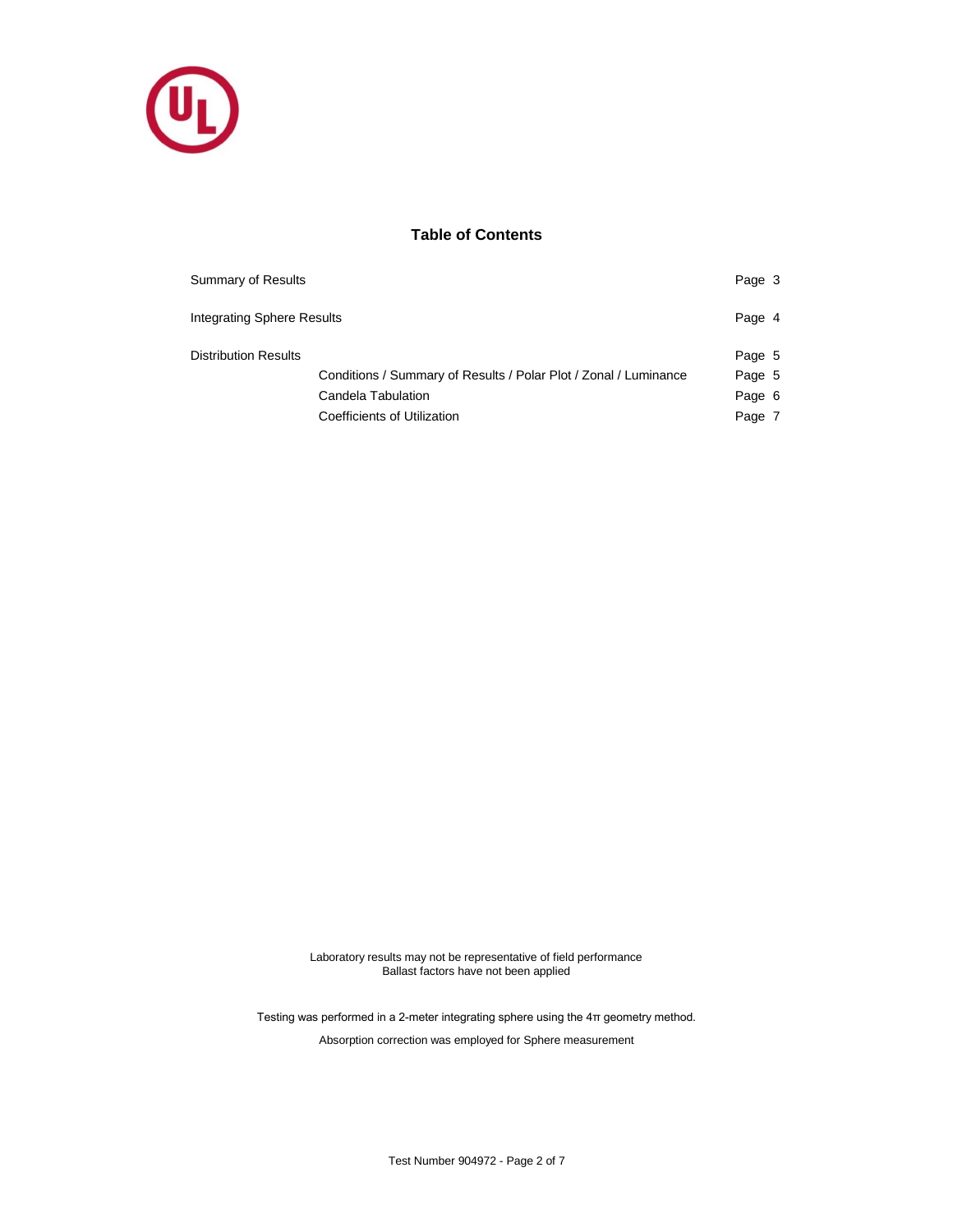

Cast aluminum housing, frosted plastic lens enclosure **Mounting: Ballast/Driver:** One Osram Optotronic OT30W/PRG1050C/UNV/DIM/L **Surface Luminaire Description:** Lamp: 120 white LEDs



#### **Luminaire Characteristics**

| Luminous Length: | $2.00$ in. |
|------------------|------------|
| Luminous Width:  | 46.50 in.  |
| Luminous Height: | $0.50$ in. |

## **Summary of Results**

|               | <b>Integrating Sphere</b> | <b>Distribution</b> |                     |
|---------------|---------------------------|---------------------|---------------------|
| Total Output: | 1658 Lumens               | Total Output:       | 1596 Lumens         |
| Efficacy:     | 66.8 lm/w                 | Efficacy:           | $64.3 \text{ Im/w}$ |
| CCT:          | 3993 K                    | Maximum Candela:    | 919.4 Candela       |
| CRI (Ra):     | 82.3                      |                     |                     |

### **Electrical Data at 120 VAC**

| 120.0 VAC<br>Voltage:<br>0.2078 A<br>Current: |  |
|-----------------------------------------------|--|
|                                               |  |
|                                               |  |
| 24.82 W<br>Power:                             |  |
| 0.995<br>Power Factor:                        |  |
| Frequency:<br>60 Hz                           |  |
| Current THD:<br>5.75 %                        |  |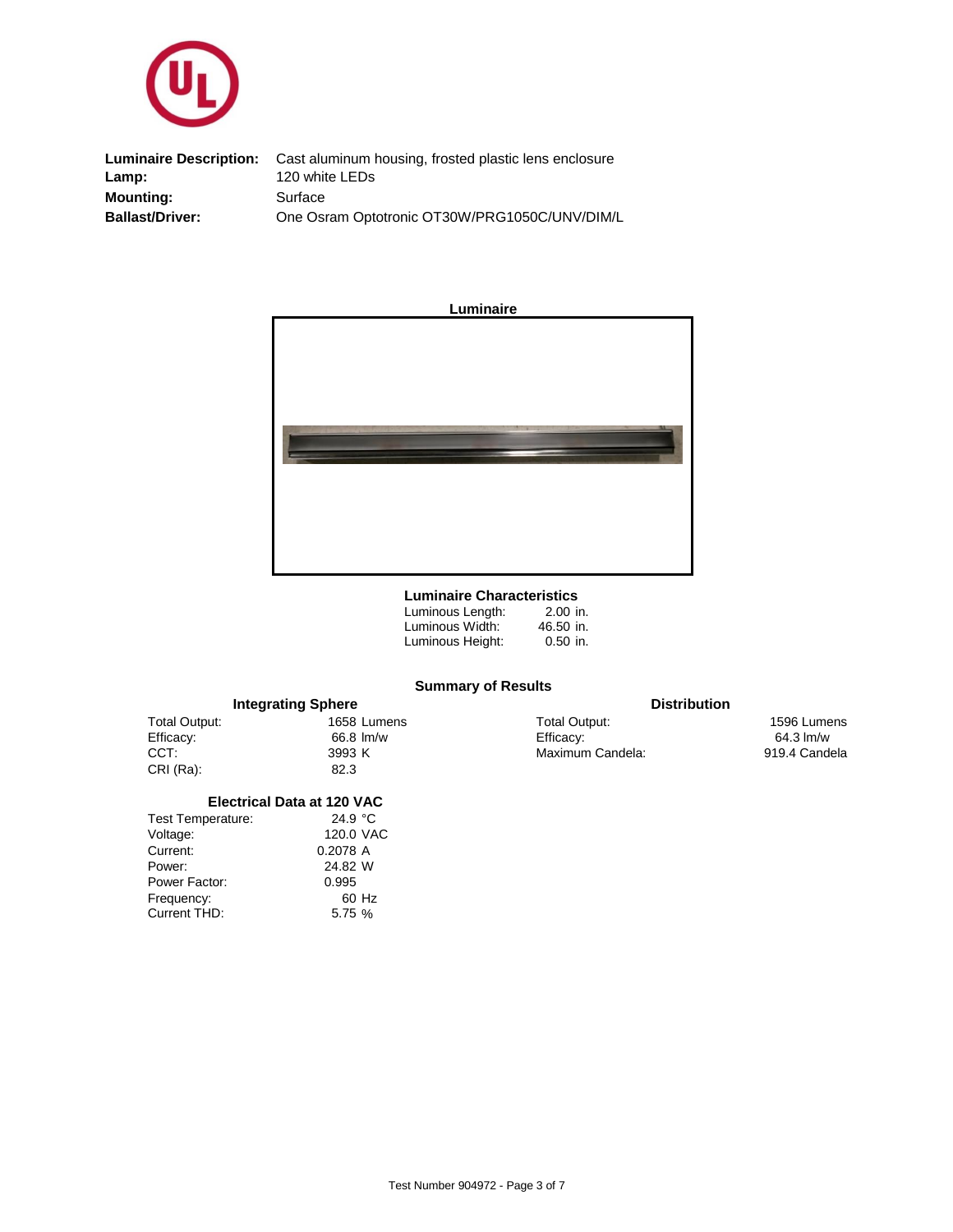

## **Color Quality - Integrating Sphere**

| Integrating Sphere Test Conditions |                |                |              |                      |           |                    |  |  |
|------------------------------------|----------------|----------------|--------------|----------------------|-----------|--------------------|--|--|
| Temperature                        | <b>Voltage</b> | <b>Current</b> | <b>Power</b> | <b>IPower Factor</b> | Frequency | <b>Current THD</b> |  |  |
| 24.9 $^{\circ}$ C                  | 120.0 VAC      | 0.2078A        | 24.82 W      | 0.995                | 60 Hz     | 5.75 %             |  |  |

| <b>Summary of Results</b> |         |             |  |  |  |  |  |  |  |
|---------------------------|---------|-------------|--|--|--|--|--|--|--|
| <b>Luminous Flux:</b>     |         | 1658 Lumens |  |  |  |  |  |  |  |
| Efficacy:                 |         | 66.8 lm/w   |  |  |  |  |  |  |  |
| CCT:                      | 3993 K  |             |  |  |  |  |  |  |  |
| CRI (Ra):                 | 82.3    |             |  |  |  |  |  |  |  |
| <b>CRI (R9):</b>          | 19.2    |             |  |  |  |  |  |  |  |
| Chromaticity (x):         | 0.3801  |             |  |  |  |  |  |  |  |
| Chromaticity (y):         | 0.3747  |             |  |  |  |  |  |  |  |
| Chromaticity (u):         | 0.2257  |             |  |  |  |  |  |  |  |
| Chromaticity (v):         | 0.3337  |             |  |  |  |  |  |  |  |
| Chromaticity (u'):        | 0.2257  |             |  |  |  |  |  |  |  |
| Chromaticity (v'):        | 0.5006  |             |  |  |  |  |  |  |  |
| Duv:                      | -0.0009 |             |  |  |  |  |  |  |  |



#### **Color Rendering Index Detail**

| <u> Yyıvı ilyindening iligen polail</u> |                        |                |                |                |                |                |                 |                |      |                 |                 |                 |             |            |
|-----------------------------------------|------------------------|----------------|----------------|----------------|----------------|----------------|-----------------|----------------|------|-----------------|-----------------|-----------------|-------------|------------|
| Ra (CRI)                                | D <sub>4</sub><br>rs i | R <sub>2</sub> | R <sub>3</sub> | R <sub>4</sub> | R <sub>5</sub> | R <sub>6</sub> | כח<br><u>k/</u> | R <sub>8</sub> | R9   | R <sub>10</sub> | R <sub>11</sub> | R <sub>12</sub> | D42<br>טו ה | <b>R14</b> |
| 82.3                                    | 80.9                   | 87.5           | 91.3           | 81.0           | 80.1           | 81.2           | $\sim$<br>87.O  | 69.1           | 19.2 | 69.1            | 78.2            | 56.1            | 82.2        | 95.0       |

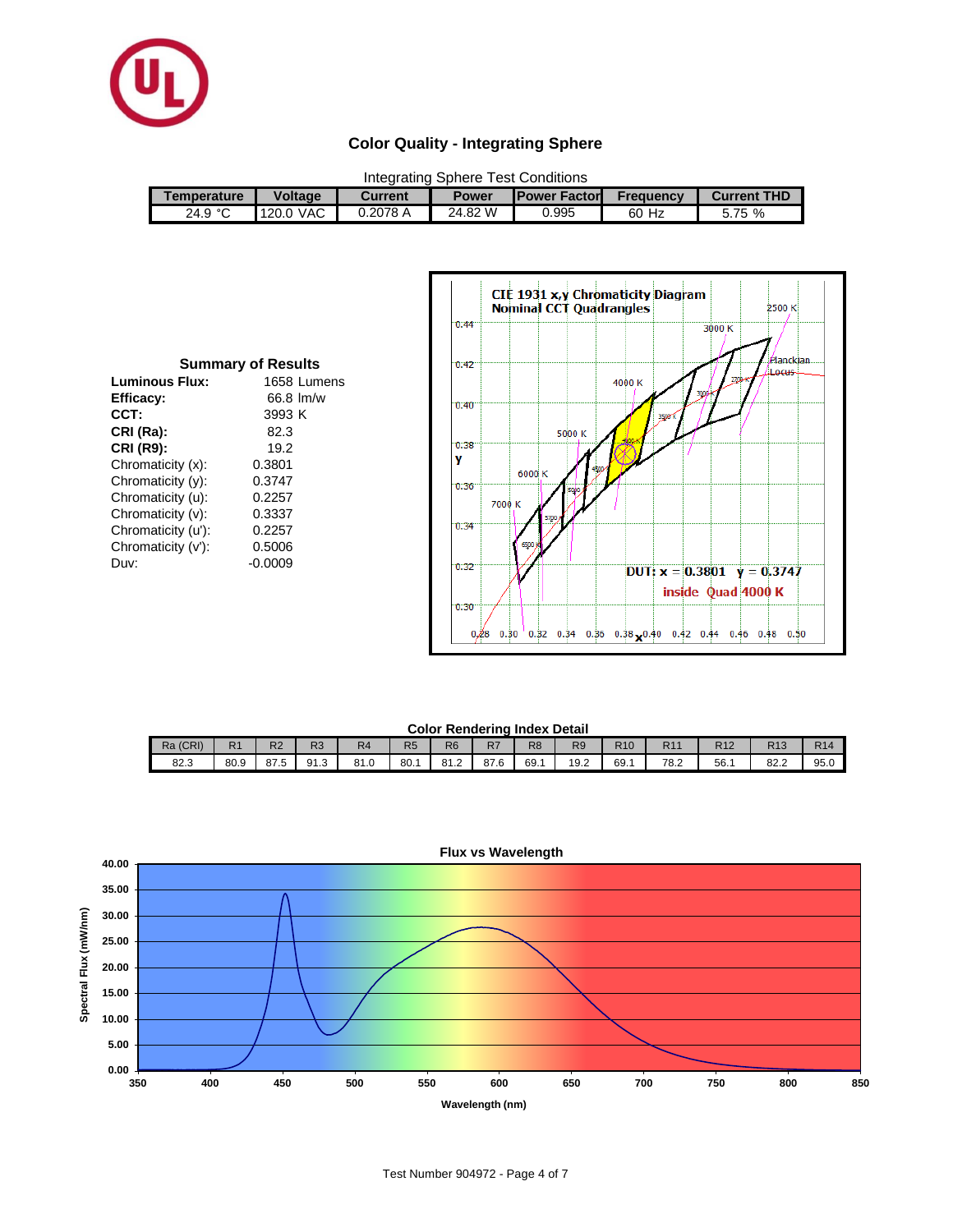

## **Distribution - Goniophotometer**

| <b>Distribution Test Conditions</b> |                |         |              |                       |                  |             |  |  |
|-------------------------------------|----------------|---------|--------------|-----------------------|------------------|-------------|--|--|
| Temperature I                       | <b>Voltage</b> | Current | <b>Power</b> | <b>Power Factor I</b> | <b>Frequency</b> | Current THD |  |  |
| $\sim$<br>25.1                      | 120.0 VAC      | 0.2077A | 24.82 W      | 0.996                 | 60 Hz            | 5.57 %      |  |  |



## **Zonal Lumen Summary**

| Zone      | Lumens | % of Luminaire | Zone    | Lumens | % of Luminairel | Zone    | Lumens | % of Luminaire |
|-----------|--------|----------------|---------|--------|-----------------|---------|--------|----------------|
| 0-5       | 13.3   | $0.8\%$        | 60-65   | 101.4  | 6.4%            | 120-125 | 0.0    | $0.0\%$        |
| $5 - 10$  | 37.5   | 2.3%           | 65-70   | 77.1   | 4.8%            | 125-130 | 0.0    | 0.0%           |
| $10 - 15$ | 61.5   | 3.9%           | 70-75   | 55.0   | 3.4%            | 130-135 | 0.0    | 0.0%           |
| $15 - 20$ | 83.8   | 5.3%           | 75-80   | 36.4   | 2.3%            | 135-140 | 0.0    | 0.0%           |
| $20 - 25$ | 103.5  | 6.5%           | 80-85   | 21.6   | 1.4%            | 140-145 | 0.0    | 0.0%           |
| 25-30     | 120.6  | 7.6%           | 85-90   | 10.9   | 0.7%            | 145-150 | 0.0    | 0.0%           |
| 30-35     | 135.2  | 8.5%           | 90-95   | 4.2    | 0.3%            | 150-155 | 0.0    | 0.0%           |
| $35 - 40$ | 147.6  | 9.2%           | 95-100  | 1.0    | 0.1%            | 155-160 | 0.0    | 0.0%           |
| $40 - 45$ | 156.4  | 9.8%           | 100-105 | 0.1    | 0.0%            | 160-165 | 0.0    | 0.0%           |
| 45-50     | 157.1  | 9.8%           | 105-110 | 0.0    | 0.0%            | 165-170 | 0.0    | 0.0%           |
| 50-55     | 146.0  | 9.1%           | 110-115 | 0.0    | 0.0%            | 170-175 | 0.0    | 0.0%           |
| 55-60     | 125.6  | 7.9%           | 115-120 | 0.0    | 0.0%            | 175-180 | 0.0    | 0.0%           |

| Zone   | Lumens | % of Luminaire |
|--------|--------|----------------|
| ი-4ი   | 703.0  | 44.1%          |
| 0-60   | 1288.0 | 80.7%          |
| 0-90   | 1590.4 | 99.7%          |
| 90-180 | 5.3    | 0.3%           |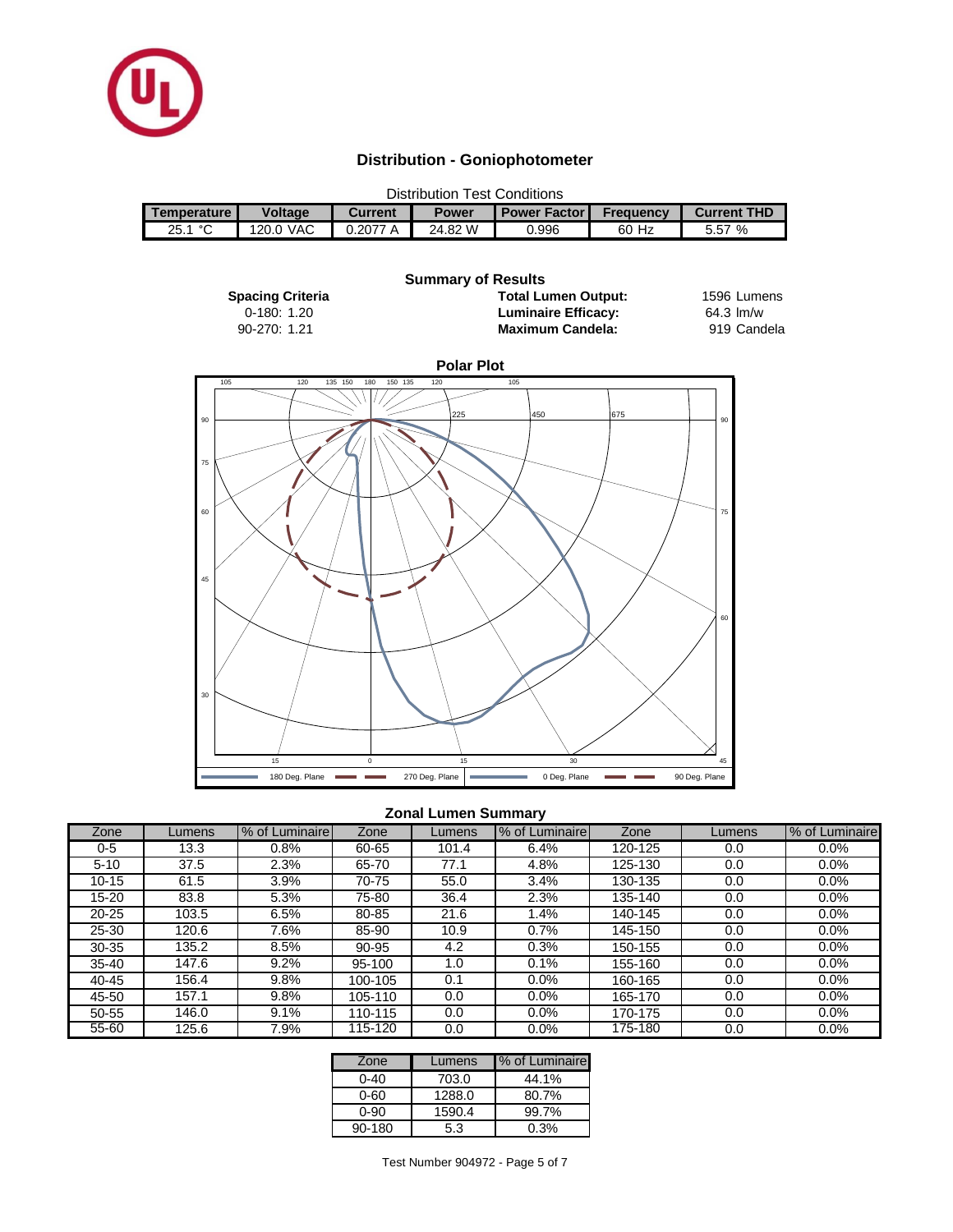

## **Candela Tabulation**

|                 |                |                |                |                |                |                |                |                | Horizontal Angle (Degrees) |                |                  |                |                |                |             |                |
|-----------------|----------------|----------------|----------------|----------------|----------------|----------------|----------------|----------------|----------------------------|----------------|------------------|----------------|----------------|----------------|-------------|----------------|
|                 | $\overline{0}$ | 22.5           | 45             | 67.5           | 90             | 113            | 135            | 157.5          | 180                        | 202.5          | 225              | 247.5          | 270            | 292.5          | 315         | 337.5          |
| $\overline{0}$  | 524            | 524            | 524            | 524            | 524            | 524            | 524            | 524            | 524                        | 524            | 524              | 524            | 524            | 524            | 524         | 524            |
| 5               | 754            | 732            | 684            | 609            | 511            | 431            | 366            | 330            | 326                        | 330            | 366              | 431            | 511            | 609            | 684         | 732            |
| 10              | 871            | 848            | 795            | 683            | 504            | 351            | 254            | 210            | 200                        | 210            | 254              | 351            | 504            | 683            | 795         | 848            |
| 15              | 914            | 896            | 852            | 734            | 492            | 284            | 184            | 148            | 140                        | 148            | 184              | 284            | 492            | 734            | 852         | 896            |
| $\overline{20}$ | 915            | 904            | 869            | 761            | 476            | 233            | 143            | 119            | 115                        | 119            | 143              | 233            | 476            | 761            | 869         | 904            |
| $\overline{25}$ | 886            | 879            | 859            | 767            | 454            | 193            | 122            | 112            | 112                        | 112            | 122              | 193            | 454            | 767            | 859         | 879            |
| 30              | 862            | 849            | 829            | 756            | 428            | 163            | 115            | 116            | 117                        | 116            | 115              | 163            | 428            | 756            | 829         | 849            |
| 35              | 861            | 834            | 791            | 727            | 396            | 143            | 114            | 115            | 114                        | 115            | 114              | 143            | 396            | 727            | 791         | 834            |
| 40              | 883            | 839            | 760            | 683            | 358            | 130            | 108            | 102            | 99                         | 102            | $10\overline{8}$ | 130            | 358            | 683            | 760         | 839            |
| 45              | 873            | 834            | 735            | 623            | 314            | 118            | 94             | 83             | 79                         | 83             | 94               | 118            | 314            | 623            | 735         | 834            |
| 50              | 779            | 762            | 691            | 551            | 264            | 103            | 77             | 62             | 58                         | 62             | 77               | 103            | 264            | 551            | 691         | 762            |
| 55              | 646            | 640            | 597            | 458            | 212            | 87             | 58             | 44             | 39                         | 44             | 58               | 87             | 212            | 458            | 597         | 640            |
| 60              | 524            | 515            | 474            | 353            | 163            | 69             | 41             | 28             | 24                         | 28             | 41               | 69             | 163            | 353            | 474         | 515            |
| 65              | 414            | 401            | 354            | 253            | 120            | 51             | 25             | 15             | 12                         | 15             | 25               | 51             | 120            | 253            | 354         | 401            |
| 70              | 314            | 297            | 252            | 174            | 84             | 32             | 12             | 6              | 5                          | 6              | 12               | 32             | 84             | 174            | 252         | 297            |
| $\overline{75}$ | 223            | 209            | 171            | 114            | 51             | 15             | $\overline{4}$ | $\overline{2}$ | $\mathbf{1}$               | $\overline{2}$ | $\overline{4}$   | 15             | 51             | 114            | 171         | 209            |
| 80              | 150            | 139            | 109            | 66             | 24             | 5              | $\mathbf{1}$   | $\overline{0}$ | $\mathbf 0$                | 0              | $\mathbf{1}$     | 5              | 24             | 66             | 109         | 139            |
| 85              | 92             | 83             | 60             | 29             | $\overline{7}$ | $\mathbf 0$    | $\mathbf 0$    | $\mathbf 0$    | $\mathbf 0$                | $\mathbf 0$    | 0                | $\overline{0}$ | $\overline{7}$ | 29             | 60          | 83             |
| 90              | 47             | 41             | 25             | 8              | $\mathbf 0$    | 0              | $\mathbf 0$    | $\mathbf 0$    | 0                          | 0              | 0                | $\mathbf 0$    | 0              | 8              | 25          | 41             |
| 95              | 18             | 14             | 6              | $\overline{0}$ | $\mathbf 0$    | $\mathbf 0$    | $\mathbf 0$    | $\overline{0}$ | 0                          | $\overline{0}$ | 0                | $\overline{0}$ | 0              | 0              | 6           | 14             |
| 100             | $\overline{2}$ | $\mathbf{1}$   | $\mathbf 0$    | $\overline{0}$ | $\mathbf 0$    | $\mathbf 0$    | $\mathbf 0$    | $\mathbf 0$    | $\mathbf 0$                | 0              | 0                | $\mathbf 0$    | 0              | 0              | 0           | $\mathbf{1}$   |
| 105             | $\mathbf 0$    | $\mathbf 0$    | $\mathbf 0$    | $\overline{0}$ | $\Omega$       | $\mathbf 0$    | $\mathbf 0$    | $\mathbf 0$    | 0                          | 0              | 0                | $\overline{0}$ | 0              | 0              | 0           | 0              |
| 110             | $\mathbf 0$    | $\mathbf 0$    | $\mathbf 0$    | $\mathbf 0$    | $\overline{0}$ | $\mathbf 0$    | $\mathbf 0$    | $\overline{0}$ | $\mathbf 0$                | $\mathbf 0$    | 0                | $\mathbf 0$    | 0              | 0              | $\mathbf 0$ | $\mathbf 0$    |
| 115             | $\mathbf 0$    | $\mathbf 0$    | $\mathbf 0$    | $\overline{0}$ | $\Omega$       | $\mathbf 0$    | $\mathbf 0$    | $\overline{0}$ | $\mathbf 0$                | $\mathbf 0$    | 0                | $\mathbf 0$    | 0              | 0              | 0           | $\overline{0}$ |
| 120             | $\mathbf 0$    | $\mathbf 0$    | $\mathbf 0$    | $\overline{0}$ | $\mathbf 0$    | 0              | $\Omega$       | $\mathbf 0$    | 0                          | 0              | 0                | $\mathbf 0$    | 0              | 0              | 0           | $\mathbf 0$    |
| 125             | $\mathbf 0$    | $\mathbf 0$    | 0              | $\overline{0}$ | $\mathbf 0$    | 0              | $\mathbf 0$    | $\overline{0}$ | 0                          | $\overline{0}$ | 0                | $\overline{0}$ | 0              | $\overline{0}$ | 0           | $\mathbf 0$    |
| 130             | $\mathbf 0$    | $\mathbf 0$    | 0              | $\overline{0}$ | $\mathbf 0$    | 0              | $\mathbf 0$    | $\mathbf 0$    | 0                          | 0              | 0                | $\mathbf 0$    | 0              | 0              | 0           | $\mathbf 0$    |
| 135             | $\mathbf 0$    | $\overline{0}$ | 0              | $\overline{0}$ | $\Omega$       | $\overline{0}$ | $\Omega$       | $\overline{0}$ | 0                          | $\overline{0}$ | 0                | $\overline{0}$ | 0              | $\overline{0}$ | 0           | $\mathbf 0$    |
| 140             | $\mathbf 0$    | $\mathbf 0$    | $\mathbf 0$    | $\overline{0}$ | $\mathbf 0$    | $\overline{0}$ | $\mathbf 0$    | $\mathbf 0$    | $\mathbf 0$                | 0              | 0                | $\overline{0}$ | 0              | 0              | 0           | $\mathbf 0$    |
| 145             | $\mathbf 0$    | $\mathbf 0$    | $\mathbf 0$    | $\Omega$       | $\mathbf 0$    | $\Omega$       | $\Omega$       | $\mathbf 0$    | $\mathbf 0$                | $\mathbf 0$    | 0                | $\overline{0}$ | 0              | $\overline{0}$ | 0           | $\mathbf 0$    |
| 150             | 0              | $\mathbf 0$    | $\overline{0}$ | $\overline{0}$ | $\mathbf 0$    | $\overline{0}$ | $\mathbf 0$    | $\mathbf 0$    | 0                          | 0              | 0                | $\mathbf 0$    | 0              | 0              | 0           | $\mathbf 0$    |
| 155             | 0              | $\mathbf 0$    | $\Omega$       | $\overline{0}$ | $\mathbf 0$    | $\overline{0}$ | $\Omega$       | $\overline{0}$ | 0                          | $\overline{0}$ | 0                | $\overline{0}$ | 0              | 0              | 0           | $\mathbf 0$    |
| 160             | $\pmb{0}$      | $\mathbf 0$    | 0              | $\overline{0}$ | $\mathbf 0$    | 0              | $\mathbf 0$    | $\mathbf 0$    | $\mathbf 0$                | 0              | 0                | $\mathbf 0$    | 0              | 0              | 0           | $\mathbf 0$    |
| 165             | $\mathbf 0$    | 0              | 0              | $\overline{0}$ | $\mathbf 0$    | 0              | $\mathbf 0$    | $\overline{0}$ | 0                          | 0              | 0                | $\mathbf 0$    | 0              | 0              | 0           | $\mathbf 0$    |
| 170             | $\pmb{0}$      | $\mathbf 0$    | $\overline{0}$ | $\mathbf 0$    | $\overline{0}$ | $\overline{0}$ | $\mathbf 0$    | $\mathbf 0$    | 0                          | $\pmb{0}$      | $\mathbf 0$      | $\mathbf 0$    | 0              | 0              | 0           | $\mathbf 0$    |
| 175             | 0              | $\mathbf 0$    | $\overline{0}$ | $\overline{0}$ | $\mathbf 0$    | 0              | $\mathbf 0$    | $\overline{0}$ | 0                          | 0              | 0                | $\overline{0}$ | 0              | 0              | 0           | $\mathbf 0$    |
| 180             | 0              | $\mathbf 0$    | 0              | $\Omega$       | $\Omega$       | $\Omega$       | $\Omega$       | $\Omega$       | 0                          | 0              | 0                | $\Omega$       | 0              | 0              | 0           | $\overline{0}$ |

## **Average Luminance (cd/m<sup>2</sup> )**

| Horizontal Angle (Degrees) |  |  |
|----------------------------|--|--|

|                     |    |       | Thorizorital / trigio (Dogrood) |      |
|---------------------|----|-------|---------------------------------|------|
|                     |    |       | 45                              | 90   |
| ত ত                 | 45 | 16460 | 14630                           | 7313 |
| Φ<br>Ξ.<br>ረበ<br>٠. | 55 | 13830 | 13730                           | 6066 |
| (Degr               | 65 | 10640 | 10000                           | 4639 |
|                     | 75 | 7440  | 6527                            | 3181 |
|                     | 85 | 4549  | 3685                            | 1169 |

Vertical Angle